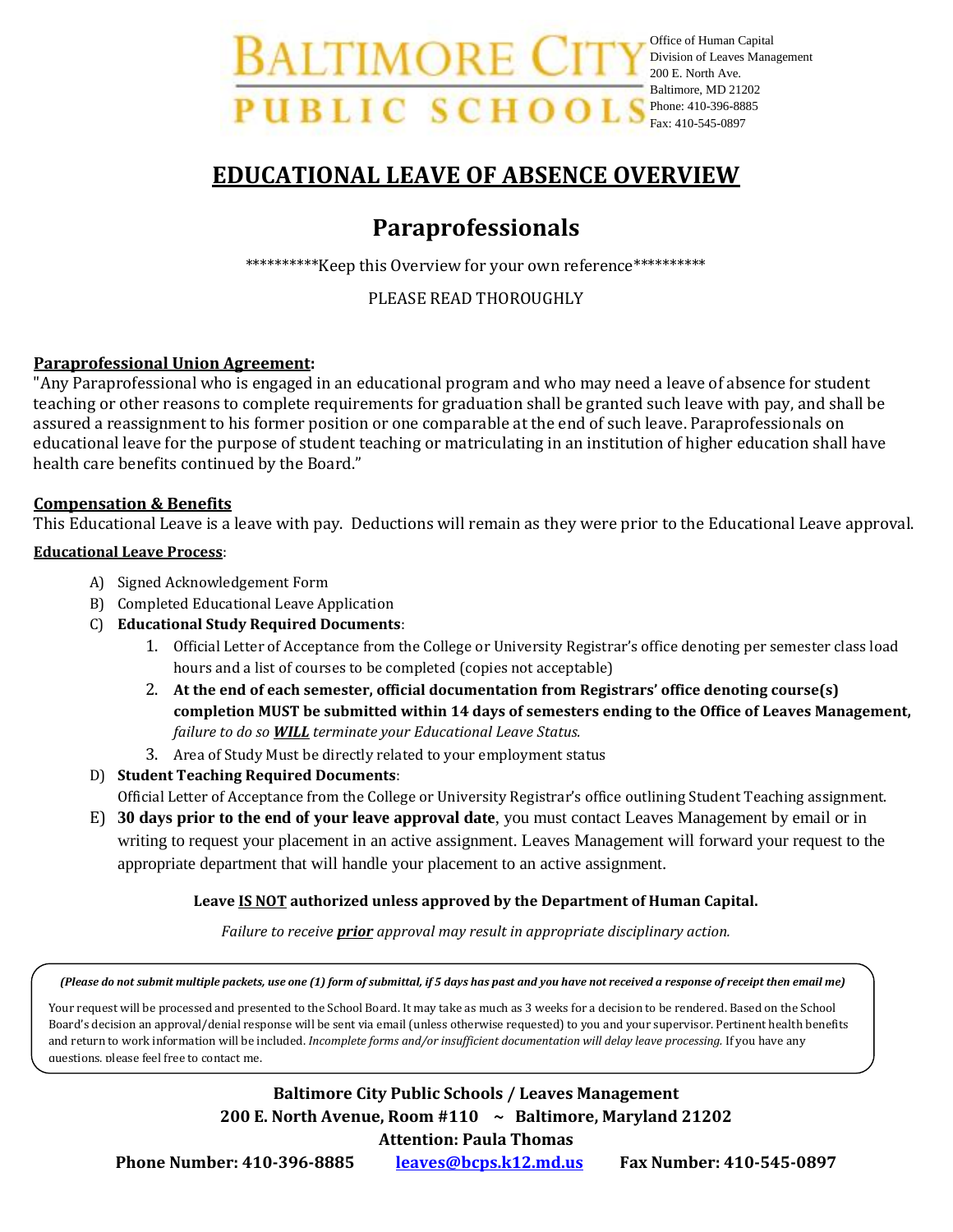# BALTIMORE CIT **PUBLIC SCHOOLS**

This form **MUST** be signed and submitted with Request form. Request **WILL NOT** be processed without a signed Acknowledgement form.

# - **ACKNOWLEDGEMENT -**

I acknowledge responsibility for reading and complying with the Processes and Policies associated with my requested leave.

**Email is Leaves Management's primary and quickest means of communications.** All communication involving leave requests, leave determinations and designations will be sent through your **City Schools email address.**

Check which is applicable to you, *if unchecked all correspondence will be by email.*

I **DO** have access to my city schools email and want my leaves correspondence to be sent by email.

 I **DO NOT** have access to my City Schools email and want my leaves correspondence to be sent by U.S. Mail. Or this alternative email address \_\_\_\_\_\_\_\_\_\_\_\_\_\_\_\_\_\_\_\_\_\_\_\_\_\_\_\_\_\_\_\_\_\_\_\_\_\_\_\_*print clearly*

| Signature                    | Date         |                   |  |
|------------------------------|--------------|-------------------|--|
| Print Name – First, MI, Last | Employee ID# | Supervisor's Name |  |
| Department/School            | Position     |                   |  |

### **BTU Employee Evaluations**

In keeping with section 15.22 of the BTU contract, BTU employees who are absent more than 60 days in the school year shall receive an annual rating of "Administrative Effective/Satisfactory" on their annual evaluation with no Achievement Units (AUs). This rating can be used for certification purposes.

### **BCPS Board Rules**

Article 4 section 404.03, All absences of educational staff members shall be with loss of full pay unless otherwise provided for in these Rules, or by special action of the Board. "With loss of full pay" shall mean that the person concerned shall receive no salary for the full time included in such a leave. Such shall also include the earning of a salary from another source by the staff person on a leave without express approval of the Board and the Chief Executive Officer.

**Baltimore City Public Schools Division of Leaves Management 200 E. North Avenue, Room #110 Baltimore, Maryland 21202 Attn: Ms. Paula Thomas Email[: leaves@bcps.k12.md.us](mailto:leaves@bcps.k12.md.us) Fax: 410-545-0897**

*Falsification of any Leave of Absence documentation may lead to disciplinary action up to and including termination of employment.*